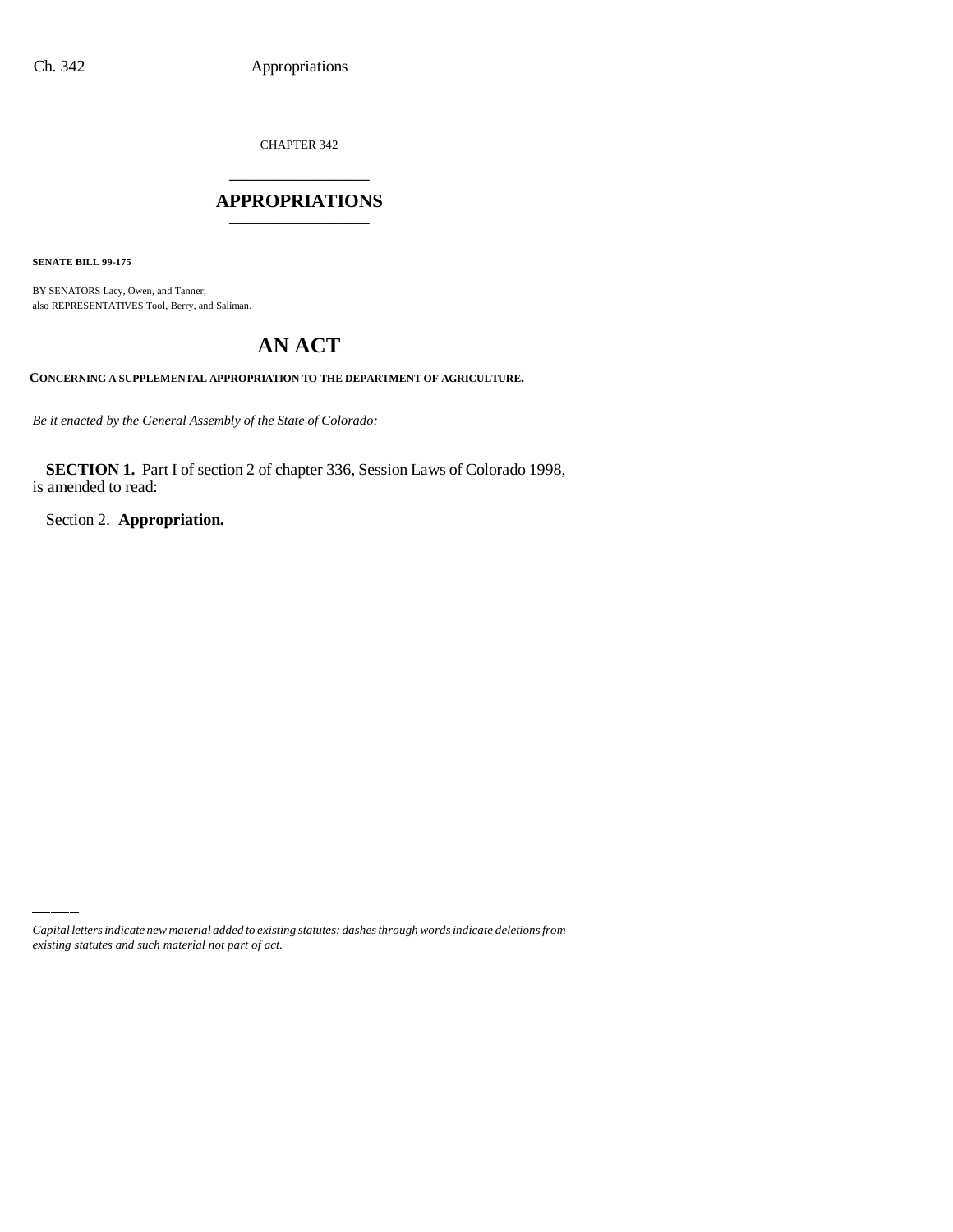|                                                       |                   |              | APPROPRIATION FROM        |                |                     |                |                |
|-------------------------------------------------------|-------------------|--------------|---------------------------|----------------|---------------------|----------------|----------------|
|                                                       |                   |              |                           | <b>GENERAL</b> |                     | <b>CASH</b>    |                |
|                                                       | <b>ITEM &amp;</b> |              | <b>GENERAL</b>            | <b>FUND</b>    | <b>CASH</b>         | <b>FUNDS</b>   | <b>FEDERAL</b> |
|                                                       | <b>SUBTOTAL</b>   | <b>TOTAL</b> | <b>FUND</b>               | <b>EXEMPT</b>  | <b>FUNDS</b>        | <b>EXEMPT</b>  | <b>FUNDS</b>   |
|                                                       | \$<br>\$          |              | \$                        | \$             | \$                  | \$             | \$             |
|                                                       |                   |              | <b>PART I</b>             |                |                     |                |                |
|                                                       |                   |              | DEPARTMENT OF AGRICULTURE |                |                     |                |                |
| (1) COMMISSIONER'S OFFICE AND ADMINISTRATIVE SERVICES |                   |              |                           |                |                     |                |                |
| <b>Personal Services</b>                              | 1,373,237         |              | 989,518                   |                | $34,155^b$          | $349,230(T)^a$ | 334            |
|                                                       | $(22.7$ FTE)      |              |                           |                |                     |                |                |
| Health, Life, and Dental                              | 559,902           |              | 258,408                   |                | $294,405^{\rm b}$   |                | 7,089          |
| Short-term Disability                                 | 21,522            |              | 11,262                    |                | $10,043^b$          |                | 217            |
| Salary Survey and                                     |                   |              |                           |                |                     |                |                |
| Anniversary Increases                                 | 642,209           |              | 317,412                   |                | $314,485^b$         |                | 10,312         |
| Workers' Compensation                                 | 99,900            |              | 52,741                    |                | 46,200 <sup>b</sup> |                | 959            |
| <b>Operating Expenses</b>                             | 112,102           |              | 102,202                   |                | 9,900 <sup>b</sup>  |                |                |
| Legal Services for 4,000                              |                   |              |                           |                |                     |                |                |
| hours                                                 | 196,440           |              | 52,288                    |                | $128,190^{\rm b}$   |                | 15,962         |
| Purchase of Services from                             |                   |              |                           |                |                     |                |                |
| <b>Computer Center</b>                                | 2,306             |              | 2,306                     |                |                     |                |                |
| Payment to Risk                                       |                   |              |                           |                |                     |                |                |
| Management and Property                               |                   |              |                           |                |                     |                |                |
| Funds                                                 | 14,120            |              | 7,987                     |                | 6.003 <sup>b</sup>  |                | 130            |
|                                                       | 12,200            |              | 6,901                     |                | $5,187^{\rm b}$     |                | 112            |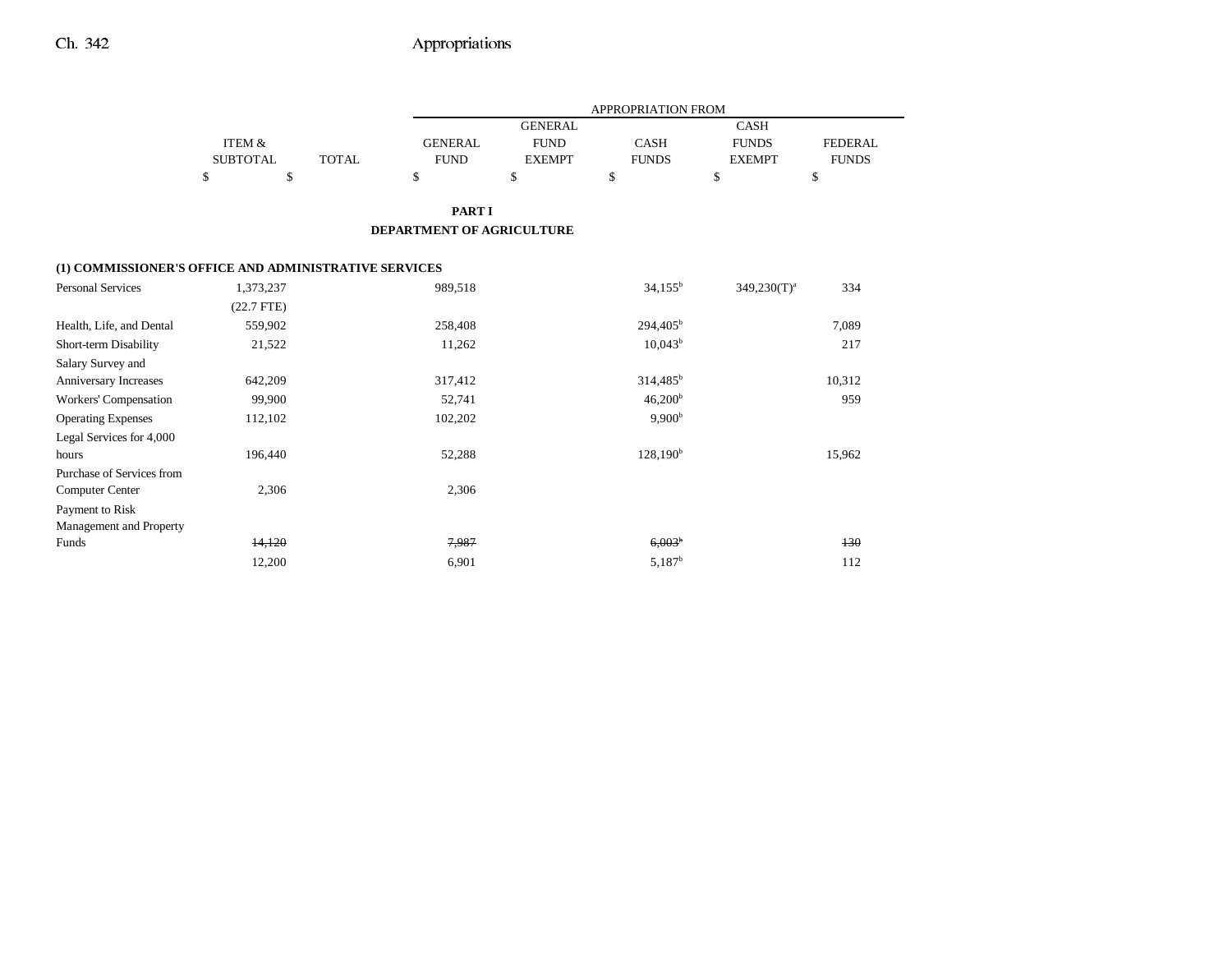| Vehicle Lease Payments          | 228,562 |           | 163,375 | 58,187 <sup>b</sup>   | 7,000   |
|---------------------------------|---------|-----------|---------|-----------------------|---------|
| <b>Leased Space</b>             | 91,555  |           | 39,447  | $52,108^b$            |         |
| Capitol Complex Leased          |         |           |         |                       |         |
| Space                           | 112,927 |           | 84,430  | $28,497$ <sup>b</sup> |         |
|                                 | 100,026 |           | 74,785  | $25,241^b$            |         |
| Lease Purchase for 700          |         |           |         |                       |         |
| Kipling                         | 213,294 |           | 137,943 | 75.351 <sup>b</sup>   |         |
| <b>Utilities</b>                | 83,499  |           | 76,921  | $6,578$ <sup>b</sup>  |         |
| <b>Agricultural Statistics</b>  | 92,124  |           | 65,000  | $27,124^b$            |         |
| Grants                          | 220,906 |           |         |                       | 220,906 |
| <b>Indirect Cost Assessment</b> | 15,021  |           |         |                       | 15,021  |
|                                 |         | 4,079,626 |         |                       |         |
|                                 |         | 4,064,805 |         |                       |         |

<sup>a</sup> This amount shall be from statewide and departmental indirect cost recoveries.

<sup>b</sup> These amounts shall be from fees collected by cash funded agencies within the Department.

c Of this amount, \$31,582 shall be from fees collected by the Brand Inspection Program, and \$20,526 shall be from fees collected by cash funded agencies within the Department.

d These amounts shall be from various cash funds.

e This amount shall be from cash raised from the sale of statistics books.

### (2) AGRICULTURAL SERVICES DIVISION<sup>1, 2</sup>

| <b>Personal Services</b>  | 8.258.698 | 4,823,983            | $3.268.070$ <sup>a</sup> | $37.373^{\circ}$ | 129.272   |
|---------------------------|-----------|----------------------|--------------------------|------------------|-----------|
|                           |           | $(87.5 \text{ FTE})$ | $(69.1$ FTE)             |                  | (3.0 FTE) |
| <b>Operating Expenses</b> | 1.099.067 | 406.342              | 680.389 <sup>a</sup>     |                  | 12.336    |
| Measurement Standard      |           |                      |                          |                  |           |
| Trucks                    | 140.440   | 140.440              |                          |                  |           |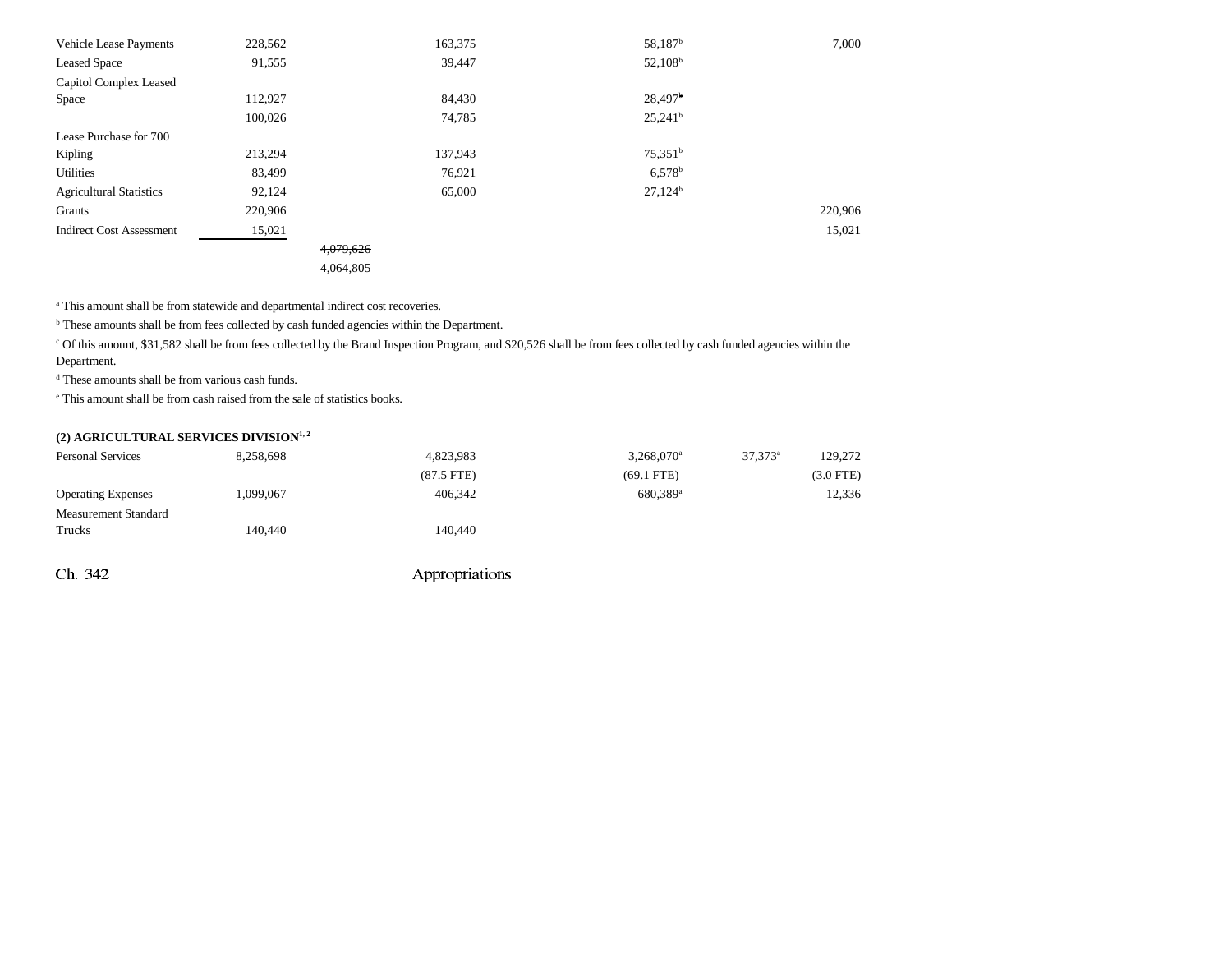## Ch. 342 Appropriations

|                                 |                 |    |              | APPROPRIATION FROM |                               |                        |    |                             |                |
|---------------------------------|-----------------|----|--------------|--------------------|-------------------------------|------------------------|----|-----------------------------|----------------|
|                                 | ITEM &          |    |              | <b>GENERAL</b>     | <b>GENERAL</b><br><b>FUND</b> | <b>CASH</b>            |    | <b>CASH</b><br><b>FUNDS</b> | <b>FEDERAL</b> |
|                                 | <b>SUBTOTAL</b> |    | <b>TOTAL</b> | <b>FUND</b>        | <b>EXEMPT</b>                 | <b>FUNDS</b>           |    | <b>EXEMPT</b>               | <b>FUNDS</b>   |
|                                 | \$              | \$ |              | \$                 | \$                            | \$                     | \$ | \$                          |                |
|                                 |                 |    |              |                    |                               |                        |    |                             |                |
|                                 |                 |    |              |                    |                               |                        |    |                             |                |
| Noxious Weed Management         |                 |    |              |                    |                               |                        |    |                             |                |
| <b>Grant Program</b>            | 225,000         |    |              | 225,000            |                               |                        |    |                             |                |
| Diseased Livestock Fund         | 75,000          |    |              |                    |                               |                        |    | 75,000 <sup>b</sup>         |                |
| Horse Development Board         | 100,000         |    |              |                    |                               |                        |    | $100,000$ <sup>c</sup>      |                |
| Cervidae Disease Revolving      |                 |    |              |                    |                               |                        |    |                             |                |
| Fund                            | 25,000          |    |              |                    |                               | $25,000$ <sup>d</sup>  |    |                             |                |
| <b>Chronic Wasting Disease</b>  | 150,000         |    |              |                    |                               |                        |    | $150,000(T)^e$              |                |
| <b>Indirect Cost Assessment</b> | 228,037         |    |              |                    |                               | $205,627$ <sup>a</sup> |    |                             | 22,410         |
|                                 |                 |    | 10,301,242   |                    |                               |                        |    |                             |                |

a These amounts shall be from fees collected for services provided.

<sup>b</sup> This amount shall be payment for damages available from the Diseased Livestock Indemnity Fund, pursuant to Section 35-50-140.5(2), C.R.S.

c This amount shall be from grants, donations, contributions or gifts available from the Colorado Horse Development Board, pursuant to Section 35-57.8-108, C.R.S.

<sup>d</sup> This amount shall be payment for damages available from the Cervidae Disease Revolving Fund, pursuant to Section 35-50-114.5(4), C.R.S.

e This amount shall be from the Department of Natural Resources, Division of Wildlife.

#### **(3) AGRICULTURAL MARKETS DIVISION**

Personal Services 546,297

(10.7 FTE)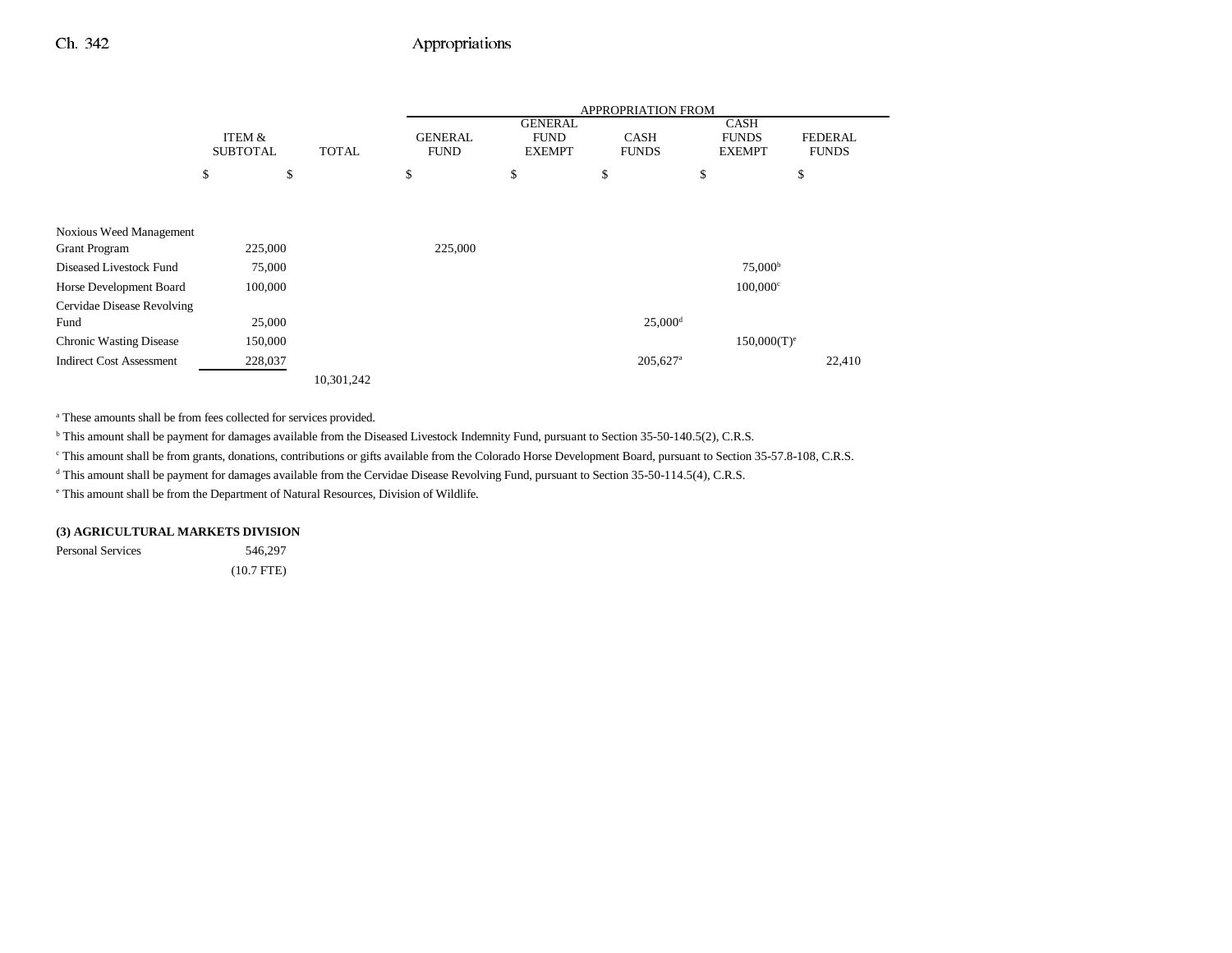| <b>Operating Expenses</b>    | 109,223 |         |  |                  |                           |
|------------------------------|---------|---------|--|------------------|---------------------------|
| <b>Aquaculture Operating</b> |         |         |  |                  |                           |
| Expenses                     | 30,000  |         |  |                  |                           |
| Economic Development         |         |         |  |                  |                           |
| Grants                       | 67,678  |         |  |                  |                           |
|                              |         | 753,198 |  | $81,458^{\rm a}$ | $671,740(T)$ <sup>b</sup> |

a This amount shall be from fees for services and cash raised for economic development.

<sup>b</sup> This amount represents a transfer from the Department of Local Affairs Economic Development Program. Any amounts included in state fiscal year spending are accounted for in the Department of Local Affairs' appropriation.

### **(4) BRAND BOARD**

| <b>Brand Inspection</b>         | 2,709,334    |           |                          |
|---------------------------------|--------------|-----------|--------------------------|
|                                 | $(64.7$ FTE) |           |                          |
| <b>Alternative Livestock</b>    | 30,403       |           |                          |
| <b>Indirect Cost Assessment</b> | 90,755       |           |                          |
|                                 |              | 2,830,492 | $2,830,492$ <sup>a</sup> |

a This amount shall be from fees for services.

#### **(5) SPECIAL PURPOSE**

| Wine Promotion Board            | 300,000     |         |                      |                  |
|---------------------------------|-------------|---------|----------------------|------------------|
|                                 | $(1.0$ FTE) |         |                      |                  |
| Vaccine and Service Fund        | 51,061      |         |                      |                  |
| <b>Brand Estray Fund</b>        | 94,050      |         |                      |                  |
| <b>Indirect Cost Assessment</b> | 15,417      |         |                      |                  |
|                                 |             | 460,528 | 425,878 <sup>a</sup> | $34,650^{\rm b}$ |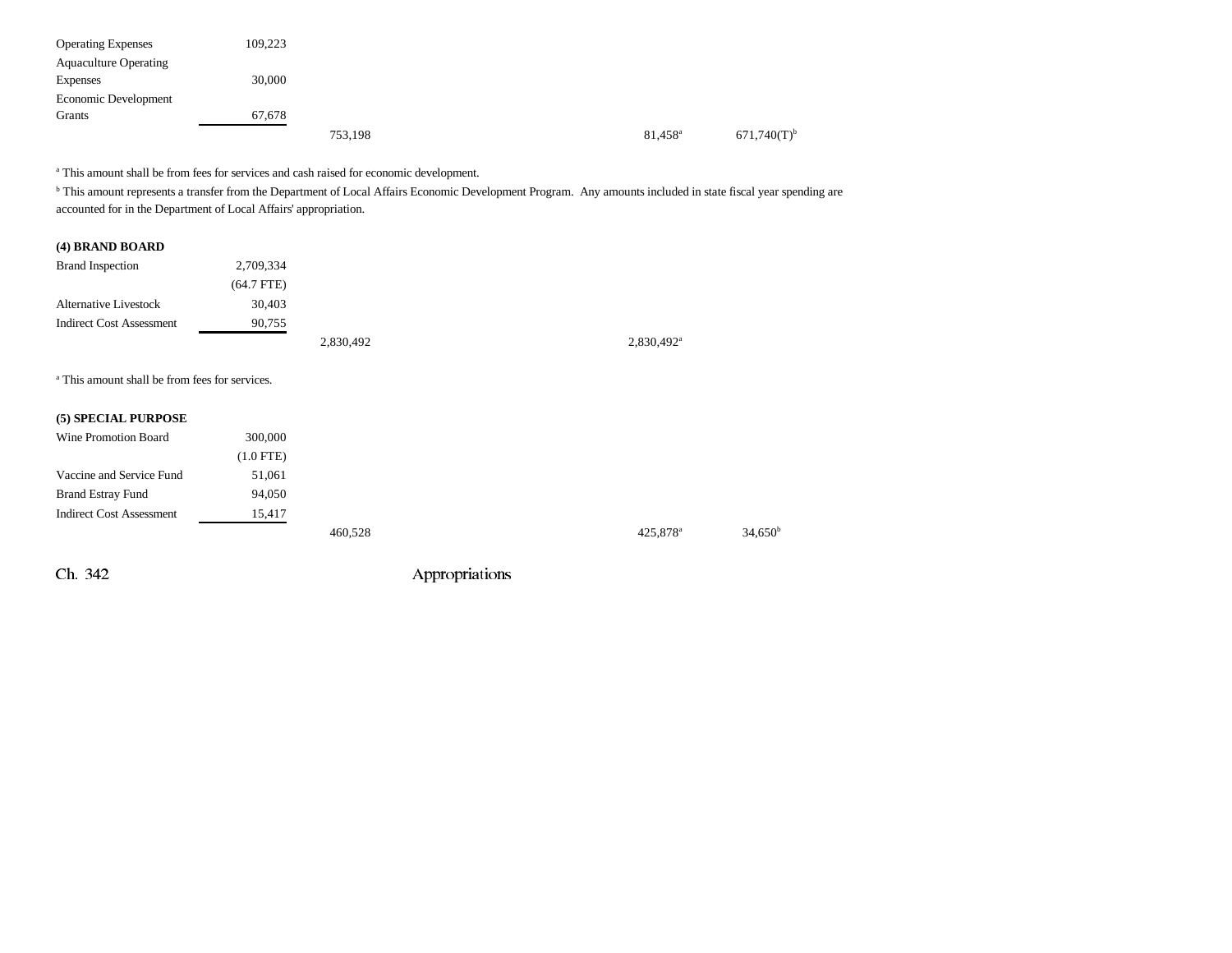| APPROPRIATION FROM            |               |              |  |  |  |  |
|-------------------------------|---------------|--------------|--|--|--|--|
| GENERAL                       | CASH          |              |  |  |  |  |
| CASH<br><b>FUND</b>           | <b>FUNDS</b>  | FEDERAL      |  |  |  |  |
| <b>FUNDS</b><br><b>EXEMPT</b> | <b>EXEMPT</b> | <b>FUNDS</b> |  |  |  |  |
|                               |               |              |  |  |  |  |
|                               |               |              |  |  |  |  |

<sup>a</sup> This amount shall be available pursuant to Section 35-29.5-105, C.R.S., and Section 35-50-146, C.R.S., and from fees for services. For purposes of complying with the limitation on state fiscal year spending imposed by Article X, Section 20 of the State Constitution, these moneys are included for informational purposes as they are continuously appropriated by a permanent statute or constitutional provision.

b This amount shall be available from reserves in the Brand Estray Fund, pursuant to Section 35-53-110, C.R.S.

#### **(6) COLORADO STATE FAIR3**

| Program Costs | 8,000,000    | 8,000,000 <sup>a</sup> |
|---------------|--------------|------------------------|
|               | $(27.9$ FTE) |                        |

aThis amount shall be from fees collected by the Colorado State Fair.

#### **TOTALS PART I**

| $(AGRICULTURE)^{4,5}$ | \$26,425,086 | \$7,957,005 | \$8,608,140 | $$9.417.993$ <sup>a</sup> | \$441.948 |
|-----------------------|--------------|-------------|-------------|---------------------------|-----------|
|                       | \$26,410,265 | \$7,946,274 | \$8,604,068 |                           | \$441.930 |

a Of this amount, \$1,170,970 contains a (T) notation.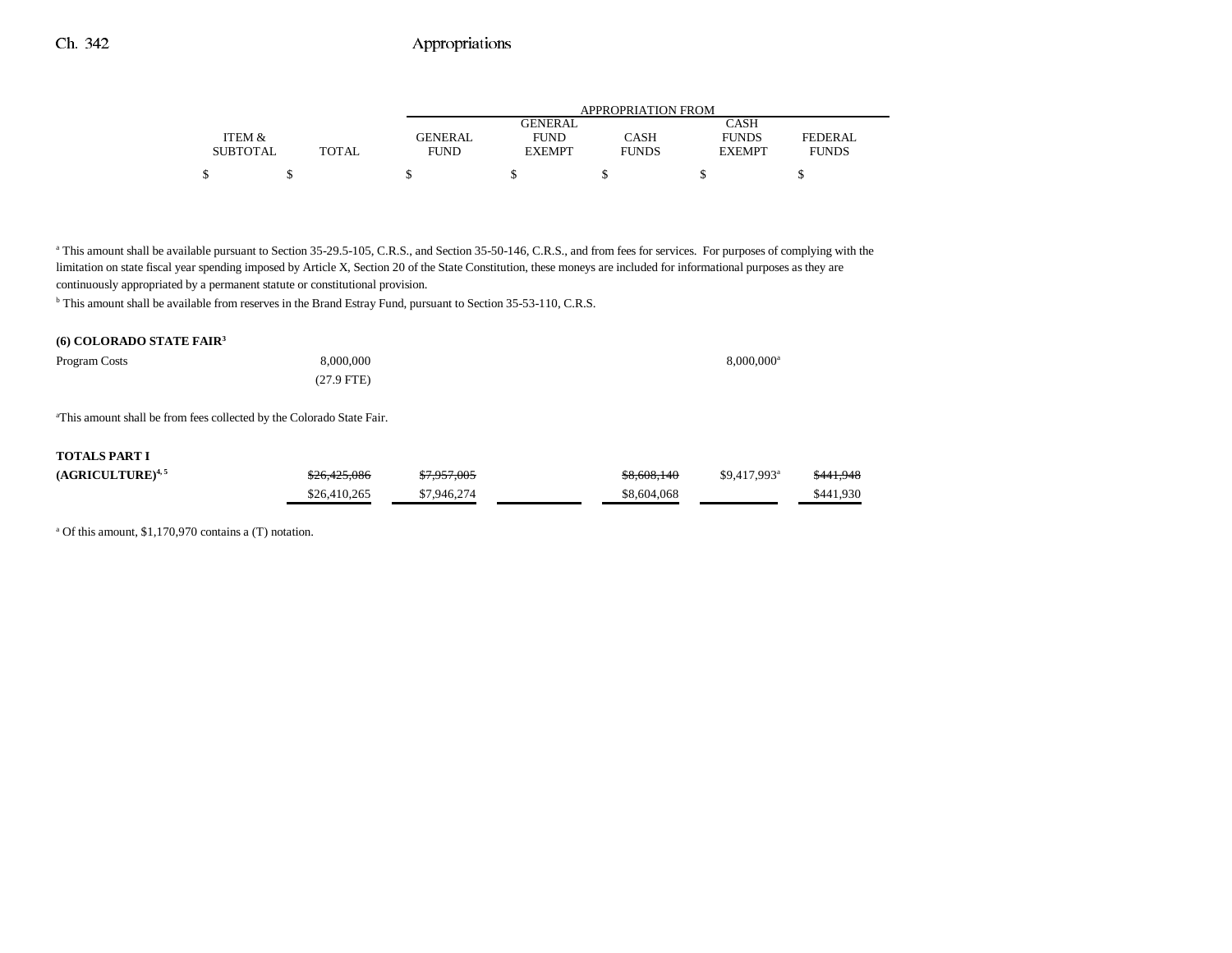### **FOOTNOTES** -- The following statements are referenced to the numbered footnotes throughout section 2.

- 1 Department of Agriculture, Agricultural Services Division -- The Department is requested to submit a report regarding the Insectary to the Joint Budget Committee by October 1, 1998 listing the number of requests for beneficial insects for noxious weed control for FY 1997-98. The report should include the total requests still to be filled, the location of the requests by weed districts or counties, the number of requests that are filled, the locations of where insects were released, and any other relevant data pertaining to beneficial insects in noxious weed control.
- 2 Department of Agriculture, Agricultural Service Division -- The Department of Agriculture is requested to provide a report to the Joint Budget Committee on the loss of feral and commercial honey bee population in the state. The report shall be based on the study prepared by Colorado State University, which was funded by the Committee for FY 1998-99, detailing to the best extent possible the reasons for the decline in honey bees, and recommendations to alleviate this loss.
- 3 Department of Agriculture, Colorado State Fair **--** The Colorado State Fair and the Department of Agriculture is requested to submit a Schedule 3 and other standard budget reporting schedules to the Joint Budget Committee by November 1, 1998, which provide line item and object code detail on number of FTE, personnel classifications and salaries and operating expenses for actual, estimate and request years.
- 4 (Governor lined through this provision. See L. 98, p. 2193.)
- 5 All Departments, Totals -- The General Assembly requests that copies of all reports requested in other footnotes contained in this act be delivered to the Joint Budget Committee and the majority and minority leadership in each house of the General Assembly. Each principal department of the state shall produce its rules and regulations in an electronic format that is suitable for public access through electronic means. Such rules and regulations in such format shall be submitted to the Office of Legislative Legal Services for publishing on the Internet. It is the intent of the General Assembly that this be done within existing resources.